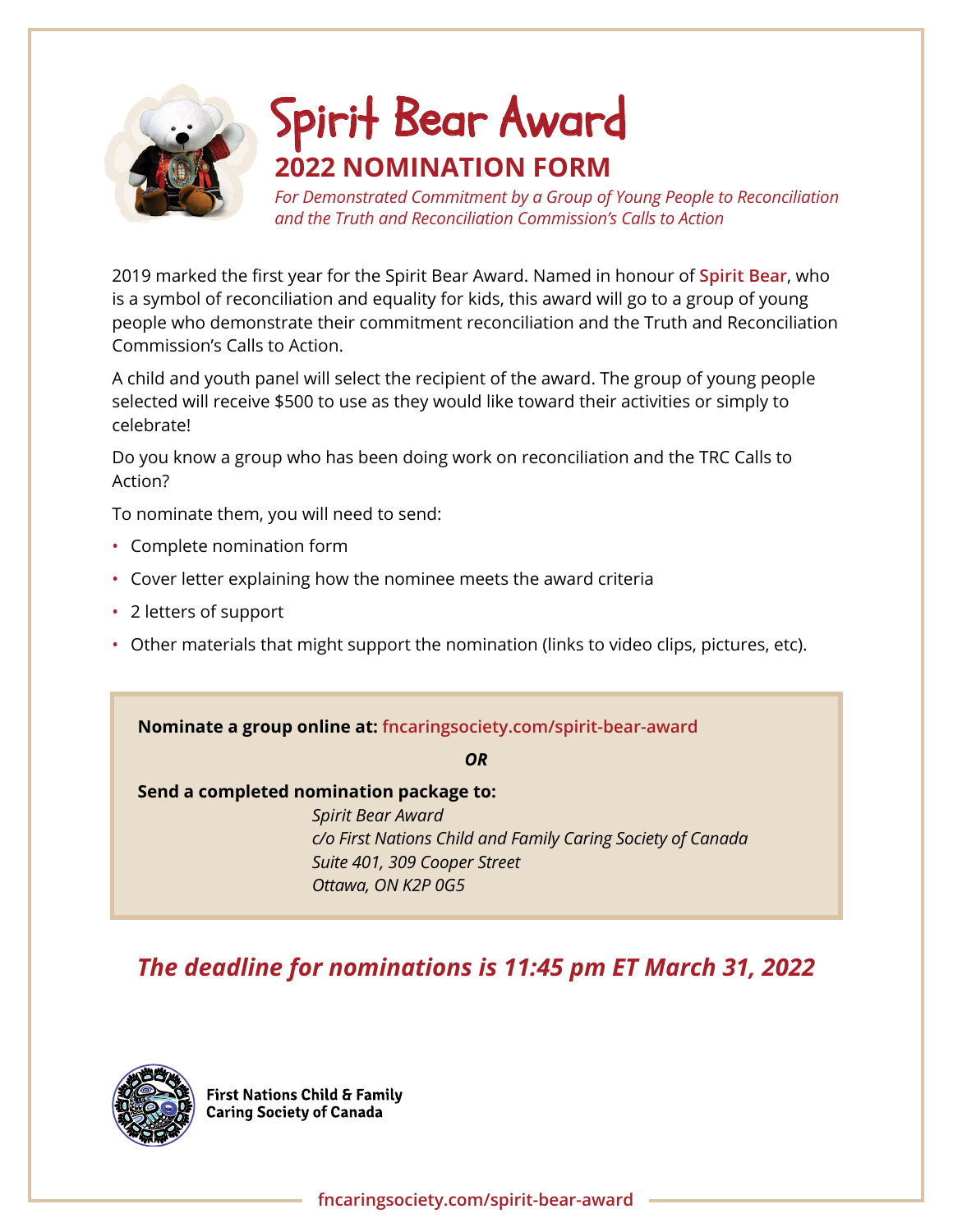## Spirit Bear Award **2022 NOMINATION FORM** *(continued)*

#### **PLEASE INDICATE THE AGE GROUP OF THE AWARD NOMINEES (SELECT ONE)**

- Group of children (aged 0–12)
- Group of youth (age 13–18)
- $\bigcap$  Children and youth group (mixed age group)

#### **AWARD NOMINEE INFORMATION**

| NOMINEE'S NAME (GROUP NAME)             |                | CONTACT PERSON FOR THE GROUP |             |
|-----------------------------------------|----------------|------------------------------|-------------|
|                                         |                |                              |             |
| AFFILIATION - SCHOOL/ORGANIZATION/GROUP |                |                              |             |
|                                         |                |                              |             |
| SCHOOL/ORGANIZATION/GROUP               |                |                              |             |
|                                         |                |                              |             |
| <b>STREET ADDRESS 1</b>                 |                |                              |             |
|                                         |                |                              |             |
| STREET ADDRESS 2                        | <b>CITY</b>    | PROV/TERR                    | POSTAL CODE |
|                                         |                |                              |             |
| <b>WORK PHONE</b>                       | E-MAIL ADDRESS |                              |             |

#### **AWARD NOMINATOR INFORMATION**

| NAME                    |                |           |             |
|-------------------------|----------------|-----------|-------------|
|                         |                |           |             |
| <b>STREET ADDRESS 1</b> |                |           |             |
|                         |                |           |             |
| STREET ADDRESS 2        | <b>CITY</b>    | PROV/TERR | POSTAL CODE |
|                         |                |           |             |
| <b>WORK PHONE</b>       | E-MAIL ADDRESS |           |             |
|                         |                |           |             |

HOW LONG HAVE YOU KNOWN THE NOMINEES?

HOW DO YOU KNOW OF THE NOMINEES' ACTIONS FOR RECONCILIATION?